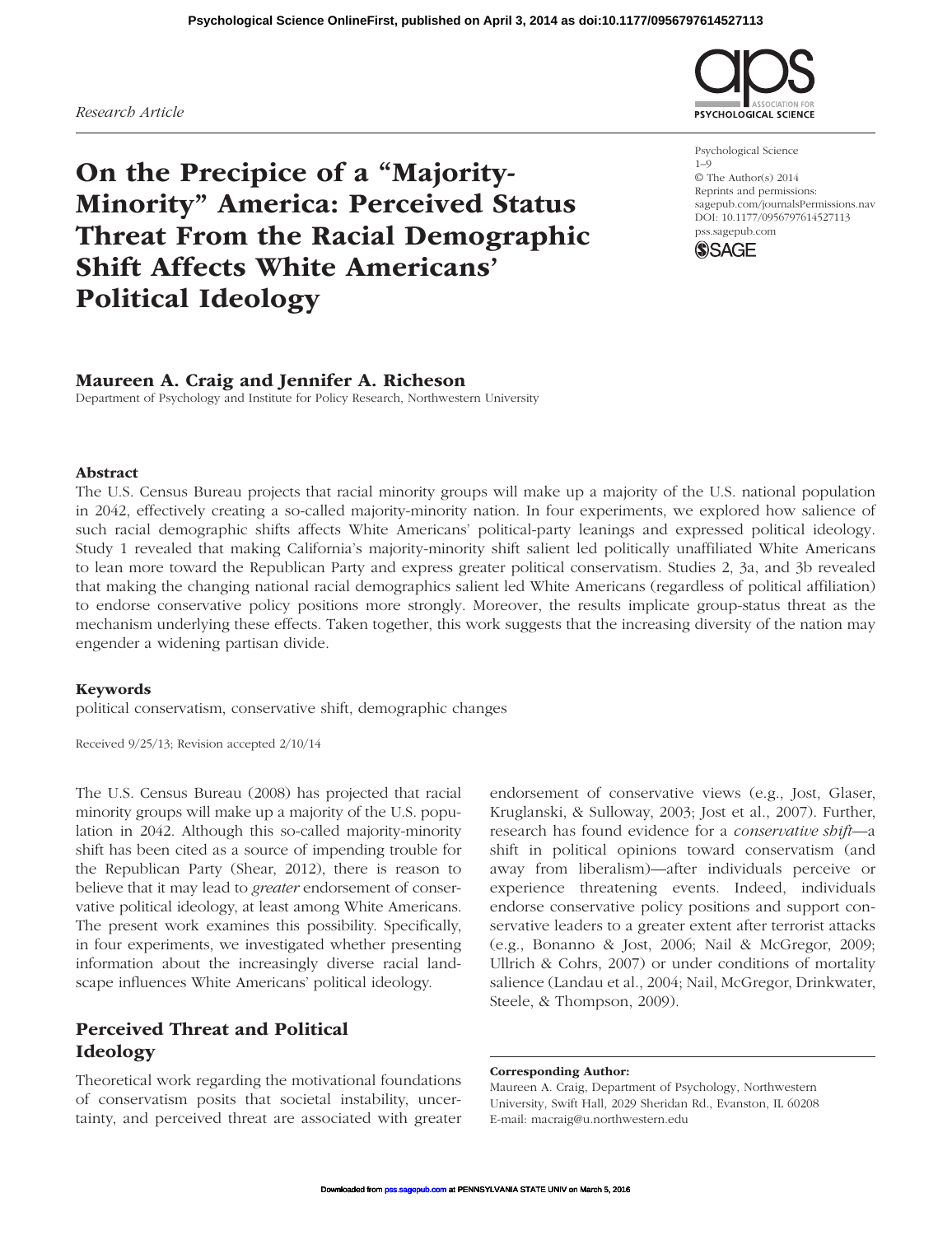It is less clear whether more social, rather than physical, threats engender conservative shift. Initial research examining reactions to majority-minority racial demographic shifts revealed that Whites considering a future White minority perceived the shift as a threat to their racial group's societal status, and this perception led them to express more negative racial attitudes and emotions (Craig & Richeson, in press; Outten, Schmitt, Miller, & Garcia, 2012). We propose that in addition to affecting intergroup relations, perceived threat to the societal status of one's in-group, like other perceived threats, can engender greater political conservatism. In a study consistent with this idea, Thórisdóttir and Jost (2011) found that threats to personal well-being, their political party, or the economic system all led center-right politicians to take more conservative stances. Further, an analysis of voter-registration data for Louisiana parishes revealed that the larger the percentage of Blacks in a parish, the greater the percentage of Whites who were registered as Republicans and the lower the percentage of Whites who were registered as Democrats (Giles & Hertz, 1994). Although this correlation is certainly multiply determined, it suggests that perceived threat from a sizable, albeit minority, out-group may motivate greater political conservatism among members of the dominant majority. In short, this research suggests that social threats—such as group-status threat—may indeed evoke greater political conservatism.

# The Present Research

The present research examined whether making the impending majority-minority racial demographic shift salient evokes greater endorsement of political conservatism. Study 1 explored whether exposure to the idea of the racial shift would affect White political independents' political-party leanings and ideology. Study 2 explored several possible mediators of the effect of the racial shift on White Americans' political conservatism in a nationally representative sample. In Studies 3a and 3b, we manipulated the proposed mediator (group-status threat) to investigate its causal role in shaping Whites' political ideology in response to the racial shift.

# Study 1

Study 1 utilized a nationally representative survey wherein self-identified politically independent White respondents were randomly assigned to learn about a majority-minority racial shift or not to learn about the shift; they were then asked about their politicalparty leanings and ideology. If perceived majorityminority racial shifts evoke group-status threat in White

respondents, as suggested by previous research (Outten et al., 2012), then making such a shift salient should lead politically unaffiliated respondents to lean more toward the Republican Party and express more conservative ideology.

# *Method*

Data were obtained from the News Interest Index (*N* = 1,202; Pew Research Center for the People & the Press, 2001). Our focal analyses were limited to White respondents who identified themselves as unaffiliated with either of the two major U.S. political parties ( $n = 369$ ; 183 men, 186 women; mean age = 45.12 years, *SD* = 17.35). Respondents were randomly assigned to one of two survey forms that asked slightly different questions, providing an experimental manipulation of racial-shift salience. One survey form asked participants if they had heard that California had become a majority-minority state (racialshift condition); the other asked participants if they had heard that Hispanics had become roughly equal in number to Blacks nationally (control condition). Finally, respondents were asked which party they leaned more toward (1 = *Republican*, 0 = *Democrat*), indicated their general political ideology (1 = *very liberal*, 5 = *very conservative*), and reported their demographic information (e.g., gender, age).

# *Results and discussion*

Logistic regression analyses in which political leaning was regressed on condition and demographic characteristics<sup>1</sup> revealed a significant effect of condition,  $b = 0.50$ , Wald  $\chi^2 = 5.41$ ,  $p = .020$ , odds ratio (OR) = 1.65; respondents asked about California's majority-minority shift reported leaning more toward the Republican Party compared with respondents who completed the control survey form. Because the racial shift mentioned was in California, we examined whether the effect was perhaps stronger in the subsample of respondents living closest to the shift (i.e., in the West Census region;  $n = 77$ ) than in the sample as a whole. Indeed, it was,  $b = 1.10$ , Wald  $\chi^2 =$ 5.12,  $p = .024$ ,  $OR = 3.02$ ; in the West Census region, respondents' odds of leaning toward the Republican party were 3 times as large in the racial-shift condition as in the control condition (see Fig. 1).

Analyses of participants' self-reported ideology revealed a marginal effect of condition in both the full sample (β = 0.15, *p* = .099,  $R^2$  = .03) and the West Census region subsample (β = 0.35, *p* = .111,  $R^2$  = .08).<sup>2</sup> Despite being self-identified political independents, respondents who were asked about the racial shift reported being somewhat more conservative than did respondents who were not asked about this shift.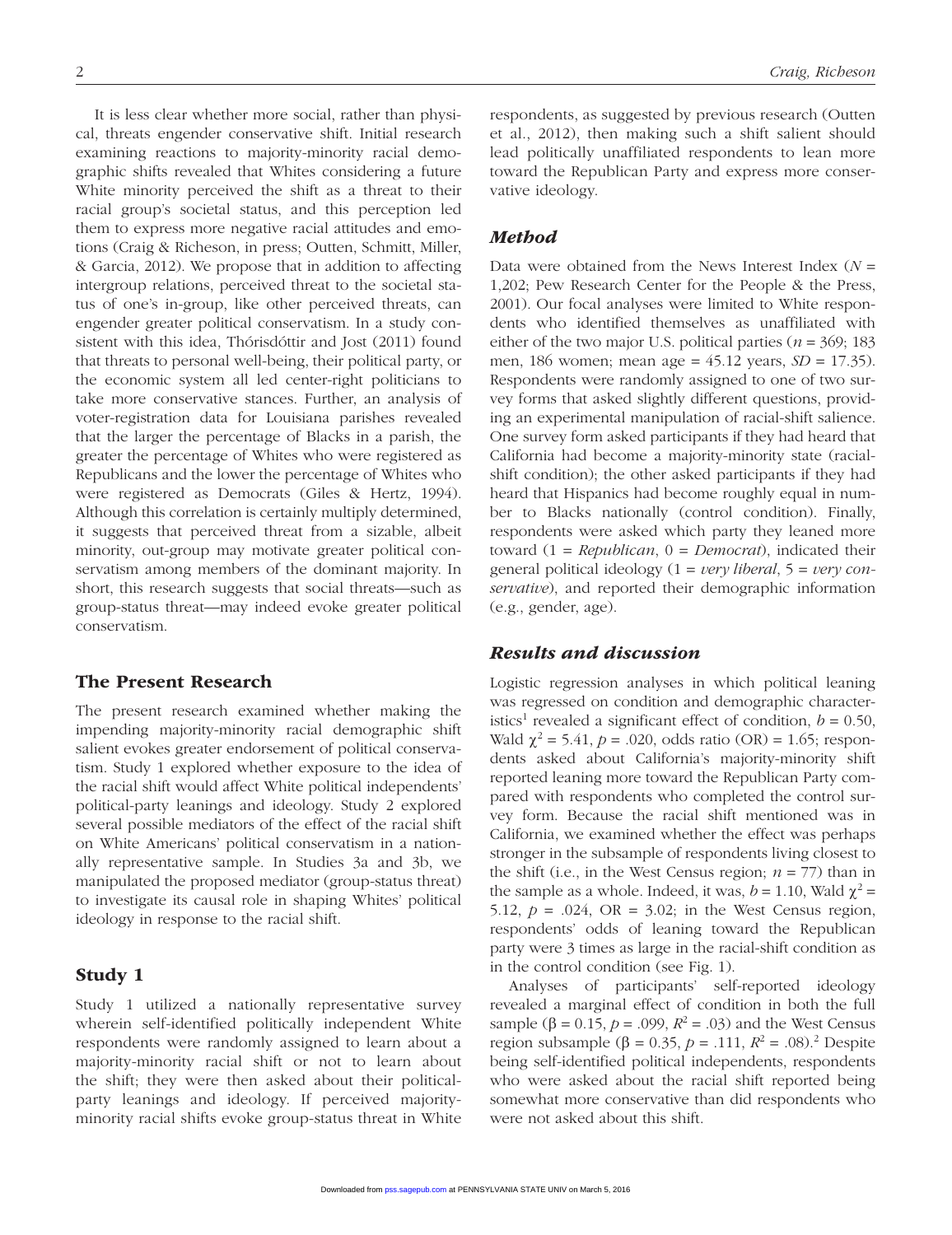

Fig. 1. Results from Study 1: percentage of respondents in the West Census region who leaned Democratic or leaned Republican as a function of condition. Percentages do not add up to 100 because some respondents did not answer the question or indicated that they did not know the answer.

These results are consistent with the hypothesis that salience of the majority-minority racial shift leads White Americans<sup>3</sup> to endorse conservative political ideology. Although these findings are consistent with our predictions, the Pew survey was not designed to answer the question motivating the present research, and, thus, the two versions of the survey differed systematically in ways that did not concern the majority-minority racial shift. Consequently, it was important to replicate the observed effects in a more controlled experiment. Given that the effect of condition on political-party leaning was particularly strong among respondents closest to the racial shift, however, we feel confident that the findings were due, at least in part, to the manipulation of salience of the racial shift.

# Study 2

In addition to providing a direct test of the effect of the majority-minority racial shift on Whites' political ideology, Study 2 explored potential mediators of the effect. Drawing on recent work (Outten et al., 2012), we examined the potentially mediating role of group-status threat. Further, guided by literature on the antecedents of conservatism (e.g., Jost et al., 2003), we examined perceived system threat, system justification, and uncertainty about the future as potential mediators. We also sought to discern whether individuals' tendency to endorse conservative ideology in response to perceived majority-minority racial shifts is limited to race-related policies (e.g., immigration) that may be particularly relevant to such shifts, or, rather, whether support for policies not readily associated with race (e.g., military funding) is also affected.

In Study 2, participants read about the projected U.S. racial shift or a national shift in geographic mobility. They then completed measures assessing the potential mediators and reported their support for several policies. We predicted that participants primed with the racial shift would endorse conservative policy positions more than control participants and that this effect would be mediated by perceived group-status threat.

# *Method*

Knowledge Networks collected the data (*N* = 620) from a nationally representative sample of Americans as part of the Time-Sharing Experiments for the Social Sciences program (TESS; National Science Foundation Grant 0818839; J. Freese and P. S. Visser, principal investigators). Because we were interested in potential threat responses from members of the current majority group, our focal analyses included only White respondents (*n* = 415; 203 men, 212 women; mean age = 48.48 years,  $SD = 16.97$ .

Participants first read an alleged press release (see Experimental Stimuli in the Supplemental Material available online). They were randomly assigned to read about projections that racial minorities will constitute a majority of the U.S. populace by 2042 (racial-shift condition) or about the growth in geographic mobility in the United States (control condition). Participants then completed the potential-mediator items assessing system threat (adapted from Jost et al., 2007), system justification (Kay & Jost, 2003), perceived uncertainty, and perceived threat to Whites' societal status (adapted from Outten et al., 2012).4 To assess *system threat*, we asked participants to indicate their agreement with the idea that the American way of life is threatened (all agreement scales in this study ranged from 1, *strongly agree*, to 7, *strongly disagree*) and their view of American society's trajectory (1 = *getting much worse every year*, 5 = *getting much better every year*); responses to these two items were standardized and averaged to create a system-threat index  $(\alpha = .78)$ . To assess *system justification*, we asked participants to rate their agreement with the idea that people usually get what they deserve in American society. To measure *perceived uncertainty*, we had participants rate how certain they felt American society's future was (1 = *extremely uncertain*, 6 = *extremely certain*). To assess *perceived group-status threat*, we asked participants to indicate their agreement with the idea that increases in racial minorities' status will reduce White Americans' status. Higher numbers indicate greater system threat, system justification, perceived uncertainty, and perceived group-status threat.

Participants were next asked about five political issues, three of which were directly related to race. The racerelated items asked participants to indicate the extent to which the required time to be eligible for U.S. citizenship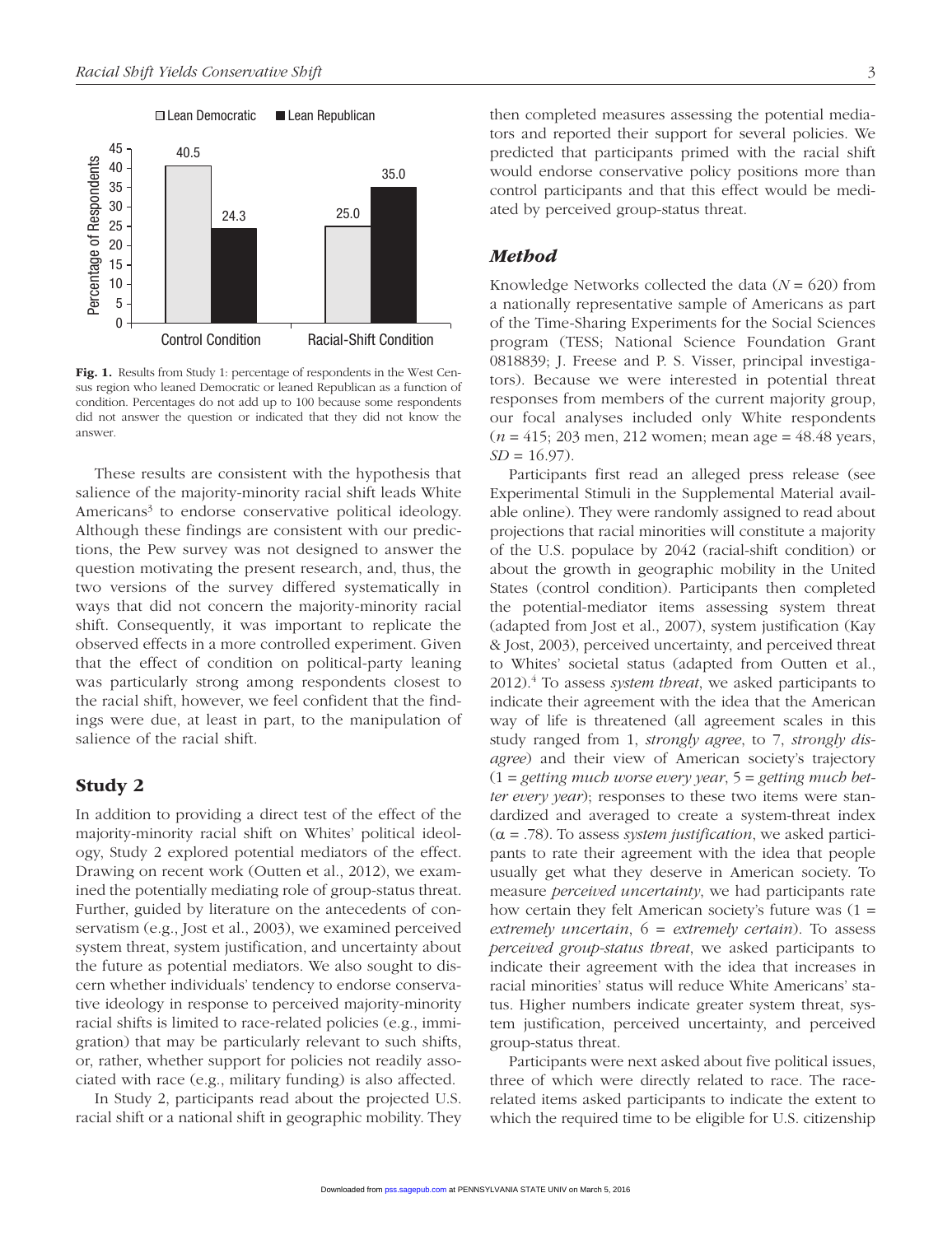| Measure                       | Control<br>condition | Racial-shift<br>condition |
|-------------------------------|----------------------|---------------------------|
| Overall policy attitudes      | $-0.12(0.04)$        | 0.12(0.04)                |
| Race-related policy attitudes | $-0.10(0.05)$        | 0.11(0.05)                |
| Race-neutral policy attitudes | $-0.14(0.06)$        | 0.13(0.06)                |

Table 1. Results for Political Attitudes in Study 2: Estimated Marginal Means by Condition

Note: All items were standardized prior to creating the policyattitude indices. Means are adjusted for participants' gender, age, and

education level. Standard errors are given in parentheses. The index of overall policy attitudes included all policy items.

should be increased or decreased, the extent to which foreign immigration to the United States should be increased or decreased, and their degree of support for affirmative action. The two non-race-related items asked participants to indicate the extent to which funding of the U.S. Department of Defense should be increased or decreased and their degree of support for health-care reform. The response scales for policy-change items ranged from 1, *increased a lot*, to 5, *decreased a lot*. The response scales for policy-support items ranged from 1, *strongly support*, to 7, *strongly oppose*. Because the scale ranges differed across items, responses were standardized. We created separate indices of overall conservativepolicy endorsement (all five items;  $\alpha = .62$ ), race-related conservative-policy endorsement (three items;  $\alpha = .55$ ), and race-neutral conservative-policy endorsement (two items;  $\alpha = .56$ ). Higher scores indicate greater endorsement of conservative policy positions.

# *Results and discussion*

An analysis of covariance (ANCOVA) predicting overall policy attitudes from experimental condition, controlling for participants' demographics, revealed that participants who read about the racial shift expressed more conservative policy support compared with control participants, *F*(1, 392) = 14.73, *p* < .001,  $\eta_p^2$  = .04.<sup>5</sup> To test whether this effect was more pronounced for issues directly related to race than for race-neutral issues, we conducted a 2 (political issue: race related, race neutral) × 2 (condition: control, racial shift) mixed-design ANCOVA, controlling for participants' demographics. Only a main effect of condition emerged,  $F(1, 392) = 15.11$ ,  $p < .001$ ,  $\eta_p^2 = .04$  (see Table 1); compared with control participants, participants in the racial-shift condition expressed more support for conservative positions on both race-related issues, *F*(1, 392) = 8.71,  $p = .003$ ,  $\eta_p^2 = .02$ , and race-neutral issues,  $F(1, 392) = 10.88$ ,  $p = .001$ ,  $\eta_p^2 = .03$ .<sup>6</sup>

We next examined whether the potential mediators varied with experimental condition, controlling for participants' demographics. The only potential mediator that differed significantly by experimental condition was perceived group-status threat, *F*(1, 387) = 11.35, *p* < .001,  $η<sub>p</sub><sup>2</sup>$ = .03. As predicted, participants in the racial-shift condition expressed more perceived group-status threat  $(M<sub>adjusted</sub> = 5.23, SE = 0.10)$  than did participants in the control condition  $(M_{\text{adjusted}} = 4.77, SE = 0.10)$ . Furthermore, we analyzed whether perceived group-status threat mediated the effects of experimental condition on policy endorsement. We calculated the indirect effect (Hayes, 2013) of experimental condition on the policy indices through group-status threat, controlling for demographic covariates (with 5,000 bootstrap samples). As shown in Table 2, results were consistent with our hypothesis: Group-status threat mediated the effects of condition on policy support (i.e., bias-corrected confidence intervals do not include 0).

Overall, in a nationally representative sample of White Americans, making the U.S. racial shift salient led to greater endorsement of conservative policies, compared with making a nonracial societal shift salient.<sup>7</sup> Furthermore, these effects were mediated by participants' concerns about the loss of Whites' societal status. The conservative shift emerged for both race-related and more race-neutral policies. Hence, these results offer compelling evidence that making a majority-minority racial shift salient can lead Whites to perceive that their racial group's status is threatened and, in turn, to express greater political conservatism.

# Study 3

Although the results of Study 2 are compelling, we measured rather than manipulated the proposed mediator group-status threat. Further, because of constraints associated with a nationally representative survey, we were limited in the number of items we could include to assess potential mediators. Thus, in Study 3, we tested the mediating role of group-status threat directly. Participants read an article about the U.S. racial shift (as in Study 2), a control article, or a third article designed to allay concerns about group status. Specifically, this third article contained the same information as the article about the U.S. racial shift, but also indicated that status relations among racial groups are likely to remain unchanged. Further, to assess participants' ideological shift more precisely, we measured political ideology before and after the manipulation. We predicted that participants for whom the racial shift was made salient, without any alleviation of group-status concerns, would endorse conservative policies more and express a greater conservative shift in their ideology than participants who read the same article but whose concerns about Whites' future status were allayed or participants who did not read about the racial shift at all.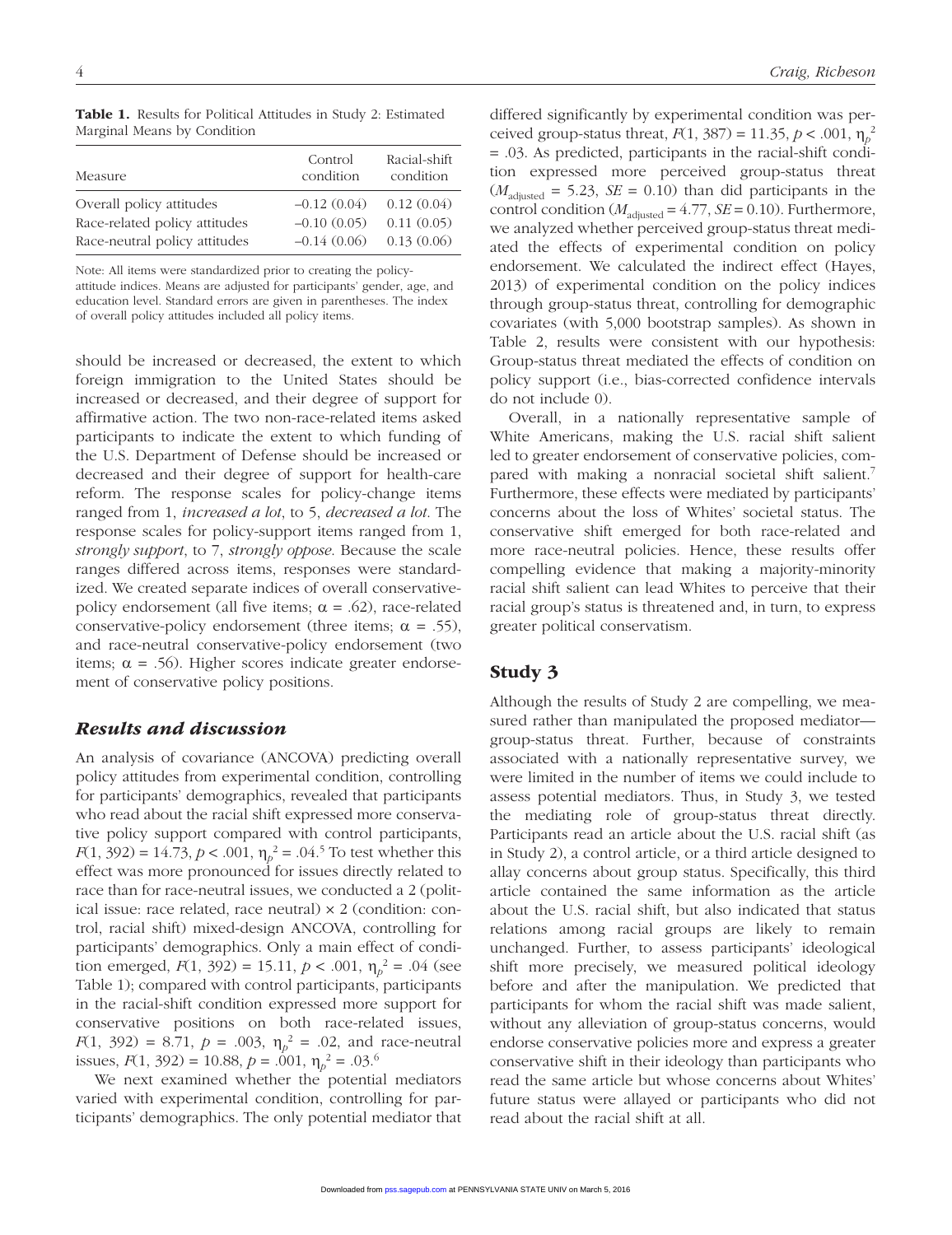| Coefficient                   | Overall policy attitudes | Race-related policy attitudes | Race-neutral policy attitudes |
|-------------------------------|--------------------------|-------------------------------|-------------------------------|
| $\mathfrak{a}$                | $0.366**$ $(0.111)$      | $0.366**$ $(0.111)$           | $0.366**$ $(0.111)$           |
| $\boldsymbol{b}$              | $0.085***(0.019)$        | $0.109***$ $(0.022)$          | $0.050*(0.024)$               |
| $\mathcal{C}$                 | $0.132*(0.052)$          | $0.120*(0.061)$               | $0.148*(0.065)$               |
|                               | $0.101*(0.051)$          | 0.080(0.060)                  | $0.129*(0.065)$               |
| 95% CI of the indirect effect | [0.011, 0.061]           | [0.016, 0.076]                | [0.002, 0.048]                |

Table 2. Mediation Results From Study 2: Path Coefficients and Bias-Corrected Confidence Intervals (CIs)

Note: Experimental condition was coded as 1 (racial-shift condition) or 0 (control condition). All models included participants' gender, age, and education level as covariates. Path coefficients are as follows: *a* denotes the effect of experimental condition on perceived group-status threat; *b* denotes the effect of perceived group-status threat on the dependent variable; *c*′ denotes the direct effect of experimental condition on the dependent variable; and *c* denotes the total effect of experimental condition on the dependent variable. Standard errors are in parentheses.  $* p < .05.$  \*\* $p < .01.$  \*\* $p < .001.$ 

# *Method*

Separate samples of White U.S. citizens were recruited from Amazon Mechanical Turk and compensated \$0.40 (Study 3a: *n* = 180; 160 men, 20 women; mean age = 33.13 years, *SD* = 11.53; Study 3b: *n* = 198; 167 men, 31 women; mean age = 34.51 years, *SD* = 13.30).

After providing informed consent, participants reported their demographic characteristics, including their political ideology. This baseline ideology measure included two items; participants indicated the degree to which they endorsed "aspects of conservative political ideology" and "aspects of liberal political ideology" (1 = *strongly disagree*, 7 = *strongly agree*). Because these items were highly correlated (Study 3a: *r* = –.80; Study 3b: *r* = –.75), we reverse-scored the liberalism item and averaged scores for the two items to create an index of relative preference for conservative (vs. liberal) ideology.

Participants were then randomly assigned to read an article about the growing geographic mobility of the United States (control condition), an article about the projected majority-minority shift in the United States (status-threat condition), or the latter article with an extra paragraph designed to reduce status threat (assuaged-threat condition; see Experimental Stimuli in the Supplemental Material). Thus, the article in the assuaged-threat condition included the same information about the impending racial demographic shift as the article in the status-threat condition, but also indicated that "despite the shift in the demographic make-up, the relative societal status of different racial groups is likely to remain steady" and "White Americans are expected to continue to have higher average incomes and wealth compared to members of other racial groups." Following the manipulation, participants were asked questions that checked their comprehension of the article and, as a manipulation check, reported their level of perceived group-status threat (as described in Study 2).

Participants then indicated their policy preferences. In Study 3a, we used the same five items as in Study 2, adding one race-related item (support for establishing English as the official U.S. language) and two raceneutral items (support for same-sex marriage and building more prisons). Thus, four policies were directly related to race, and four were not. The response scales for policy-support items ranged from 1, *strongly opposed*, to 7, *strongly in favor*. The response scales for policy-change items ranged from 1, *increased a lot*, to 5, *decreased a lot*. Study 3b included seven relatively race-neutral policies (and no race-related items): the four race-neutral items from Study 3a and three new items. The new items concerned support for strong unions and drilling in the Arctic National Wildlife Refuge (scales from 1, *strongly opposed*, to 7, *strongly in favor*) and whether the minimum wage should be increased or decreased (scale from 1, *increased a lot*, to 6, *get rid of the minimum wage completely*). In both studies, responses were standardized and averaged to create composites. For Study 3a, we computed separate indices of overall conservative-policy endorsement (eight items;  $\alpha$  = .84), race-related conservative-policy endorsement (four items;  $\alpha = .80$ ), and race-neutral conservative-policy endorsement (four items;  $\alpha = .75$ ). For Study 3b, we created one index of race-neutral conservative-policy endorsement (seven items;  $\alpha = .82$ ). Higher scores indicate greater conservative-policy endorsement. In addition, all participants rated their ideology "in general" (1 = *extremely liberal*, 7 = *extremely conservative*).

# *Results*

*Manipulation check.* Analyses of variance confirmed that participants in the status-threat condition expressed greater perceived group-status threat than did participants in the assuaged-threat or control conditions— Study 3a:  $F(2, 166) = 7.23$ ,  $p < .001$ ,  $\eta_p^2 = .08$ ; Study 3b: *F*(2, 184) = 4.03, *p* = .019,  $\eta_p^2$  = .04. Perceived groupstatus threat did not differ between the control and assuaged-threat conditions, *p*s > .487.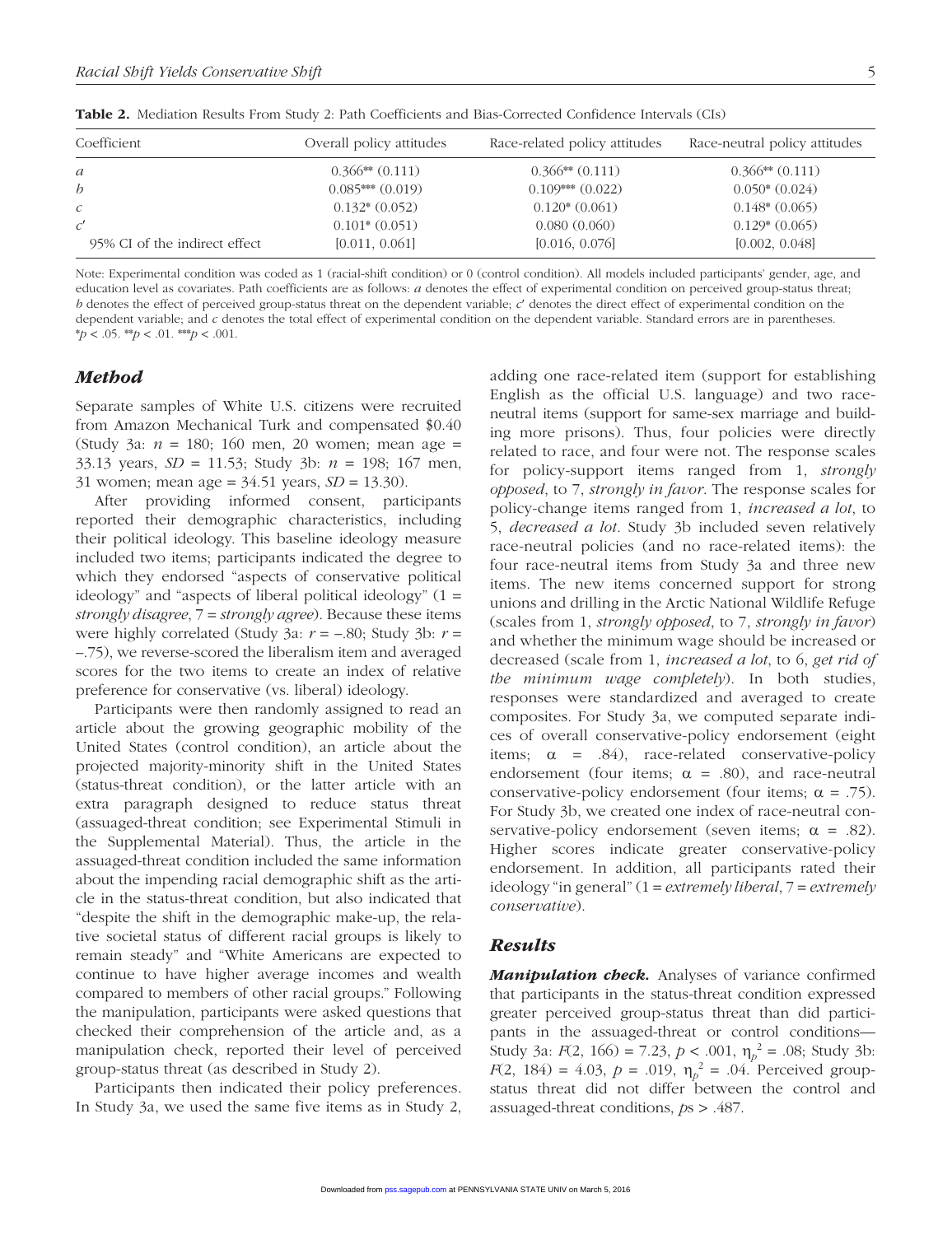| Study and measure             | Control condition | Assuaged-threat condition | Status-threat condition |  |
|-------------------------------|-------------------|---------------------------|-------------------------|--|
| Study 3a                      |                   |                           |                         |  |
| Overall policy attitudes      | $-0.09(0.07)$     | $-0.08(0.06)$             | 0.15(0.06)              |  |
| Race-related policy attitudes | $-0.13(0.09)$     | $-0.10(0.08)$             | 0.23(0.08)              |  |
| Race-neutral policy attitudes | $-0.04(0.07)$     | $-0.06(0.07)$             | 0.08(0.07)              |  |
| Political ideology            | 3.16(0.11)        | 3.06(0.10)                | 3.47(0.10)              |  |
| Study 3b                      |                   |                           |                         |  |
| Race-neutral policy attitudes | $-0.03(0.05)$     | $-0.09(0.05)$             | 0.10(0.05)              |  |
| Political ideology            | 3.41(0.09)        | 3.31(0.09)                | 3.72(0.09)              |  |

Table 3. Results for Political Attitudes and Ideology in Study 3: Estimated Marginal Means by Condition

Note: All items were standardized prior to creating the policy-attitude indices. Means are adjusted for participants' gender, age, education level, and baseline political ideology. Standard errors are given in parentheses. The index of overall policy attitudes included all policy items.

*Analysis strategy.* Unless otherwise noted, reported analyses for Studies 3a and 3b are ANCOVAs with experimental condition as the independent variable and demographic characteristics and baseline political ideology as covariates.8

*Study 3a.* Two participants who answered one of the article-comprehension items incorrectly (i.e., who incorrectly identified Whites as the group with the fastest increase) and 8 participants who responded incorrectly to an attention-check item were excluded from analyses. The final sample included 170 participants (62 in the status-threat condition, 59 in the assuaged-threat condition, and 49 in the control condition). Including participants who failed the attention check did not change the direction or significance of the findings.

Results revealed a main effect of experimental condition on overall policy attitudes,  $F(2, 161) = 4.92$ ,  $p =$ .008,  $\eta_p^2 = .06$ . As shown in Table 3, participants in the status-threat condition supported conservative positions more than did participants in the control condition, *F*(1, 161) = 6.94,  $p = .009$ ,  $\eta_p^2 = .04$ . In addition, participants in the status-threat condition reported more support for conservative policy positions than did participants in the assuaged-threat condition,  $F(1, 161) = 7.63$ ,  $p = .006$ ,  $\eta_p^2$  = .05. Conservative-policy endorsement did not differ between the control and assuaged-threat conditions,  $F(1, 161) < 1, p = .969$ . We next analyzed policy endorsement in a 2 (political issue: race related, race neutral) × 3 (condition: status threat, assuaged threat, control) mixed-design ANCOVA. Consistent with Study 2, results revealed only a main effect of experimental condition, *F*(2, 161) = 5.08, *p* = .007,  $\eta_p^2$  = .06, signifying that endorsement of race-related policies and endorsement of race-neutral policies were similarly affected by the manipulation (see Table 3). Across policy types, in other words, participants in the status-threat condition endorsed conservative positions more than did participants in both the control condition,  $F(1, 161) = 7.12$ ,

 $p = .008$ ,  $\eta_p^2 = .04$ , and the assuaged-threat condition, *F*(1, 161) = 7.91, *p* = .006,  $\eta_p^2$  = .05. Participants in the control and assuaged-threat conditions did not differ, *F*(1, 161) < 1, *p* = .979.

As predicted, self-reported political ideology differed by condition,  $F(2, 160) = 4.44$ ,  $p = .013$ ,  $\eta_p^2 = .05$  (see Table 3); participants in the status-threat condition identified more with conservatism compared with participants in the control condition,  $F(1, 160) = 4.26$ ,  $p = .041$ ,  $\eta_p^2 =$ .03, and participants in the assuaged-threat condition, *F*(1, 160) = 8.33, *p* = .004,  $\eta_p^2$  = .05. Participants in the control and assuaged-threat conditions did not differ,  $F(1, 160) < 1, p = .511.$ 

*Study 3b.* Three participants who answered one of the comprehension-check items incorrectly, 1 extreme outlier (Tukey, 1977) on the manipulation-check item, and 6 participants who took longer than 30 min to complete the study were excluded from analyses. The final sample included 188 participants (60 in the status-threat condition, 62 in the assuaged-threat condition, and 66 in the control condition). Including outliers did not change the direction or significance of the findings.

As predicted, experimental condition influenced participants' policy endorsement (see Table 3), *F*(2, 180) = 3.85,  $p = .023$ ,  $\eta_p^2 = .04$ . Participants in the status-threat condition were somewhat more likely to endorse the conservative positions than were participants in the control condition,  $F(1, 180) = 3.41$ ,  $p = .066$ ,  $\eta_p^2 = .02$ , and significantly more likely to endorse those positions than were participants in the assuaged-threat condition, *F*(1, 180) = 7.40,  $p = .007$ ,  $\eta_p^2 = .04$ . Policy endorsement did not differ between the control and assuaged-threat conditions,  $F(1, 180) < 1, p = .360$ .<sup>9</sup>

Analyses of political ideology also revealed an effect of experimental condition (see Table 3),  $F(2, 180) = 6.01$ ,  $p = .003$ ,  $\eta_p^2 = .06$ ; participants in the status-threat condition identified more with conservatism compared with participants in both the control condition,  $F(1, 180) = 6.57$ ,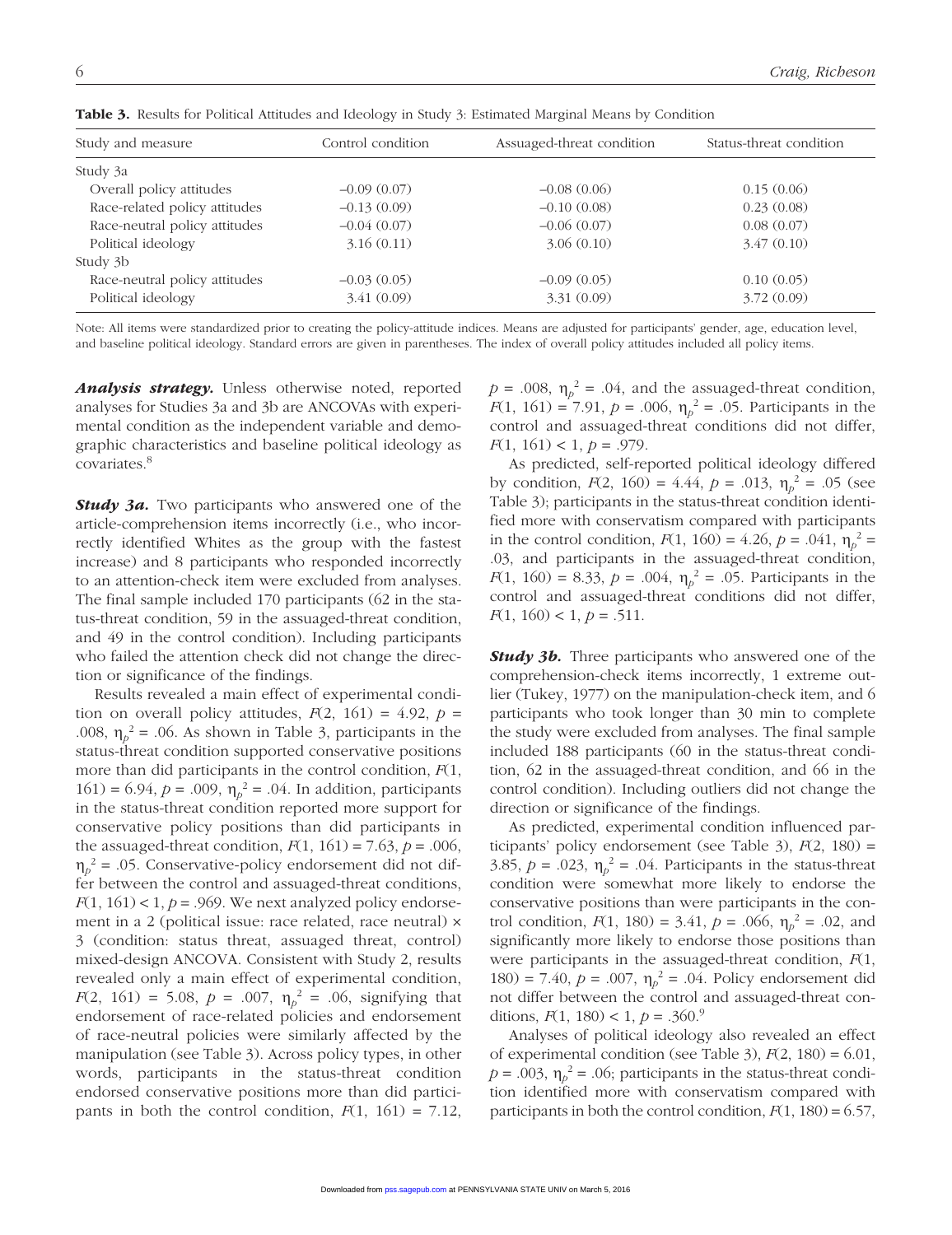$p = .011$ ,  $\eta_p^2 = .04$ , and the assuaged-threat condition, *F*(1, 180) = 10.93, *p* = .001,  $\eta_p^2$  = .06. Participants in the control and assuaged-threat conditions did not differ in reported political ideology,  $F(1, 180) < 1$ ,  $p = .426$ .

### *Discussion*

These experiments provide striking evidence that perceived group-status threat, triggered by exposure to the majority-minority shift, increases Whites' endorsement of conservative political ideology and policy positions. In both experiments, the addition of a simple paragraph stating that Whites are likely to remain at the top of the future racial hierarchy in a majority-minority America eliminated the conservative shift otherwise observed after exposure to the racial-shift information. Overall, these experiments reveal the broad potential impact of perceived group-status threat stemming from exposure to information about the diversifying nation.

# General Discussion

The present research is the first (to our knowledge) to examine whether making projected changes in racial demographics salient evokes conservative shift. Study 1 capitalized on an experimental component of a general population survey, revealing that making the majorityminority shift in California salient led politically unaffiliated White Americans to lean more toward the Republican (vs. Democratic) Party, compared with respondents for whom this racial shift was not salient. Studies 2 and 3 revealed that making the changing national racial demographics salient led White Americans (regardless of political-party affiliation) to endorse both race-related and relatively race-neutral conservative policy positions more strongly. Moreover, Studies 2 and 3 offer correlational and experimental evidence, respectively, for the mediating role of group-status threat in shaping the effect of the racial demographic shift on endorsement of conservative ideology.

This research is consistent with the growing body of work on political conservatism and contributes to that literature by showing the effects of threats that are often not considered: threats that are not physical threats to life and limb but, rather, more abstract concerns over the potential future loss of majority status. Prior research provides compelling evidence that sensitivity to physical threats can facilitate the endorsement of political conservatism (e.g., Kanai, Feilden, Firth, & Rees, 2011; Oxley et al., 2008), as can life-threatening events (e.g., Bonanno & Jost, 2006; Nail & McGregor, 2009; Ullrich & Cohrs, 2007). The present results prompt intriguing questions regarding the boundary conditions surrounding when potential social threats may evoke conservative shift. Our results suggest that even threats not expected to be manifest for three decades can motivate political conservatism.

Although the present results offer support for the motivated-cognition perspective on conservatism (Jost et al., 2003), it is notable that the observed conservative shift was fairly broad in scope. That is, participants primed with the changing racial demographics endorsed conservative positions on both race-related and race-neutral policies. This generalized conservative shift has been found previously; for example, Nail et al. (2009) found that mortality salience induced greater endorsement of conservative perspectives regarding gay-partner benefits. Indeed, previous research has found that multiple types of threat (e.g., system threat, threats against personal well-being) evoke conservative shift on a range of political issues, including those unrelated to the threat (see Jost, Fitzsimons, & Kay, 2004; Nail et al., 2009; Thórisdóttir & Jost, 2011).

Nevertheless, some previous research also suggests that political attitudes most related to a given threat are affected more strongly than other attitudes. For example, Nail and McGregor (2009) examined political attitudes of Americans both prior to and following the September 11th terrorist attacks and found the largest increase in support for conservative policies related to the attacks (e.g., increased military spending); support for conservative policies increased less for less relevant issues (e.g., socialized medicine). Thus, it is possible that certain kinds of threats engender quite targeted conservative shifts, whereas others yield more generalized conservative shifts. This possibility is, of course, purely speculative at the moment and beyond the scope of the current data. Nevertheless, the present results offer compelling evidence that making the shifting U.S. racial demographics salient leads Whites to perceive greater threat to their racial group's status, which motivates them to increase their support of a variety of conservative policy positions.

Research regarding how racial shifts affect members of different racial minority groups is an essential, yet still missing, piece of the picture. As of the 2010 Census, Latinos outnumber Black Americans in the majority of U.S. metropolitan areas ("Census," 2011). The present work suggests that making this shift salient for Black Americans may result in group-status threat and shifts in endorsement of conservative ideology similar to those found among White respondents in the present work. Future research is needed to investigate this intriguing possibility and examine how local and national racial demographic changes affect the political ideology and participation of racial-minority individuals.

One implication of the present work is that Whites may be increasingly likely and motivated to support conservative candidates and policies, in response to the changing racial demographics. These results suggest that presumptions of the decline of the Republican Party due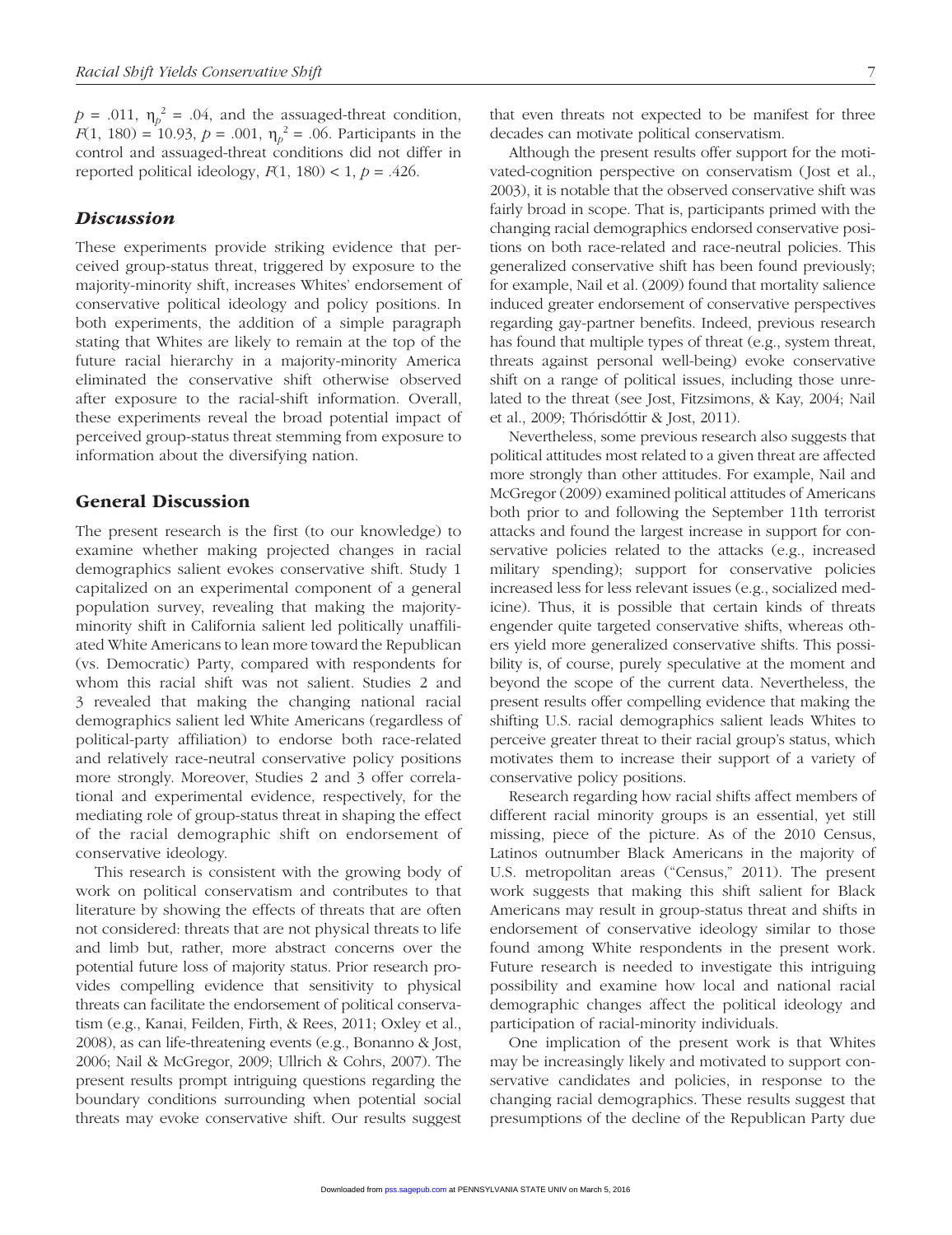to the very same changing racial demographics (e.g., Heavey, 2012; Shear, 2012; Wickham, 2012) may be premature. Future research is needed to examine the extent to which Whites' status concerns, triggered by the changing racial demographics, may influence their political affiliations. Nevertheless, should White Americans (on average) respond to the changing demographics by becoming more politically conservative, the U.S. political landscape is likely to become increasingly racially polarized.

### Author Contributions

M. A. Craig and J. A. Richeson developed the study concept. Both authors contributed to the study design. Data collection, data analysis, and interpretation were performed by M. A. Craig, under the supervision of J. A. Richeson. M. A. Craig drafted the manuscript, and J. A. Richeson provided critical revisions. Both authors approved the final version of the manuscript for submission.

#### Acknowledgments

We would like to thank the anonymous reviewers of this manuscript and anonymous reviewers of the TESS (Time-Sharing Experiments for the Social Sciences) grant application for their very helpful comments.

#### Declaration of Conflicting Interests

The authors declared that they had no conflicts of interest with respect to their authorship or the publication of this article.

#### Funding

The authors acknowledge a National Science Foundation Graduate Fellowship and an American Bar Foundation Law and Social Science Fellowship awarded to M. A. Craig and a MacArthur Foundation Fellowship awarded to J. A. Richeson.

#### Supplemental Material

Additional supporting information may be found at http://pss .sagepub.com/content/by/supplemental-data

#### Open Practices

The data from Study 1 can be found at http://www.peoplepress.org/2001/04/26/april-2001-news-interest-index/; information about the questionnaire manipulation in this study can be found at http://www.people-press.org/files/ legacy-questionnaires/13.pdf. The data for Study 2 have been made publicly available at http://www.tessexperiments.org/ previousstudies.html; the articles that participants in Studies 2 and 3 read have been made publicly available via Open Science Framework and can be accessed at https://osf.io/dzv6r/osffiles/ PS14\_Craig\_Richeson\_manipulations.pdf/. The complete Open Practices Disclosure for this article can be found at http://pss .sagepub.com/content/by/supplemental-data.

#### **Notes**

1. Analyses in all studies controlled for participants' age, gender, and education level. Subpopulation weights (Graubard & Korn, 1996) for the focal analyses in Studies 1 and 2 were created by assigning a low weight value (0.001) to respondents not in the subpopulation of interest (i.e., White nonpartisan respondents and White respondents, respectively).

2. Supplementary analyses of data from the full White subsample (including Democrats and Republicans) did not reveal an interactive effect of condition and participant's political party on expressed political ideology, *p* = .995. However, the interaction of condition and region (West region, other regions) had a marginally significant effect on expressed political ideology, *b* = 0.351,  $p = 0.054$ . Whites in the West region expressed somewhat more conservative ideology in the racial-shift condition than in the control condition,  $b = 0.298$ ,  $p = .064$ ; Whites in other regions showed no condition effect,  $b = -0.053$ ,  $p = 0.542$ .

3. Supplementary analyses examined the effects of the racial shift on Blacks and Latinos. Among Black participants, those who were asked about the majority-minority shift identified themselves as more liberal than did those who were in the control condition,  $b = -0.313$ ,  $p = .046$ ; no effect was observed for Latino participants (*p* > .281).

4. Analyses examining the effects of racial-shift salience on the mediator variables and an unrelated dependent variable are reported in Craig and Richeson (in press).

5. Degrees of freedom are lower than expected and also varied because of missing data.

6. Separate analyses revealed that the experimental manipulation significantly affected responses to each policy item (*p*s < .025) except the item regarding the required time to be eligible for U.S. citizenship  $(p = .239)$ .

7. Supplementary analyses also examined the effects of racial-shift salience on Blacks and Latinos. The experimental manipulation had no effects on any dependent measures among Black participants; however, Latinos in the racial-shift condition perceived less system threat ( $p < .001$ ,  $\eta_p^2 = .16$ ), expressed more support for allowing more immigrants  $(p = .043, \eta_p^2 = .05)$ , and, intriguingly, expressed more support for defense spending  $(p < .001, )$  $\eta_p^2 = .14$ ), compared with Latinos in the control condition.

8. We conducted exploratory analyses to examine whether baseline political ideology moderated the effects of experimental condition on postmanipulation political ideology and policy support. Results for political ideology revealed no evidence of such moderation in either study (*p*s > .397). Similarly, baseline political ideology did not moderate the effect of condition on participants' expressed policy positions in Study 3b (*p* = .117). In Study 3a, however, baseline political ideology and experimental condition had a significant interactive effect on policy endorsement ( $p = .004$ ,  $\eta_p^2 = .07$ ); the conservative shift was observed among more liberal participants (*p* < .001,  $\eta_p^2$  = .11), but not among more conservative participants (*p* = .438). Together, these analyses largely suggest that liberals and conservatives responded similarly to the threat.

9. Excluding the prison item from analyses did not alter findings in Study 3a, but reduced the effect of condition on policy endorsement in Study 3b ( $p = .089$ ).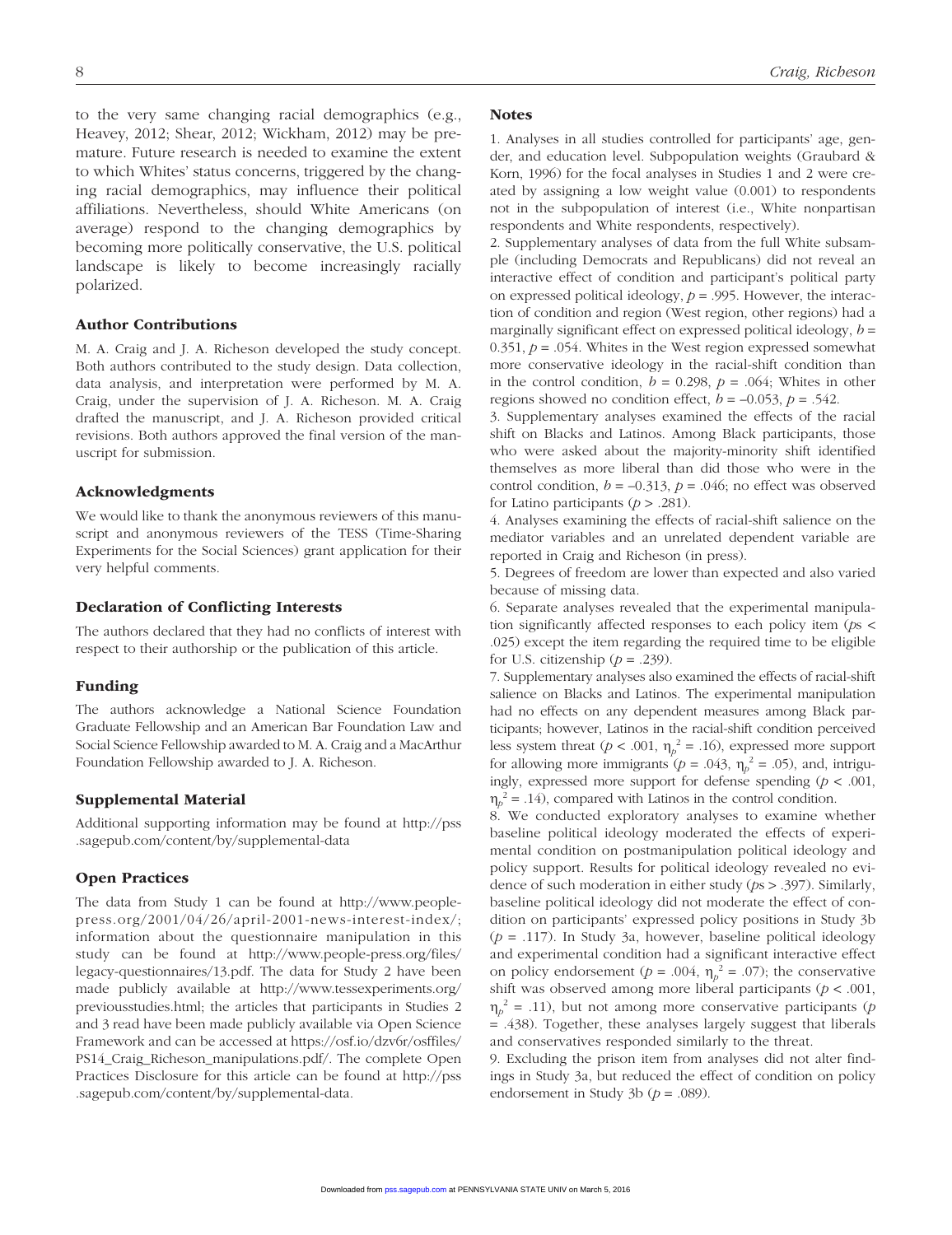#### References

- Bonanno, G. A., & Jost, J. T. (2006). Conservative shift among high-exposure survivors of the September 11th terrorist attacks. *Basic and Applied Social Psychology*, *28*, 311–323.
- Census: Hispanics surpass blacks in most U.S. metros. (2011, April 14). *USA Today*. Retrieved from http://usatoday30. usatoday.com/news/nation/census/2011-04-14-censusblack-hispanic.htm
- Craig, M. A., & Richeson, J. A. (in press). More diverse yet less tolerant? How the increasingly-diverse racial landscape affects White Americans' racial attitudes. *Personality and Social Psychology Bulletin*.
- Giles, M. W., & Hertz, K. (1994). Racial threat and partisan identification. *American Political Science Review*, *88*, 317–326.
- Graubard, B. I., & Korn, E. L. (1996). Survey inference for subpopulations. *American Journal of Epidemiology*, *144*, 102–106.
- Hayes, A. F. (2013). *Introduction to mediation, moderation, and conditional process analysis: A regression-based approach*. New York, NY: Guilford Press.
- Heavey, S. (2012, November 8). Obama win shows demographic shifts working against Republicans. *Reuters*. Retrieved from http://www.reuters.com/article/2012/11/08/us-usacampaign-diversity-new-idUSBRE8A70QK20121108
- Jost, J. T., Fitzsimons, G., & Kay, A. C. (2004). The ideological animal: A system justification view. In J. Greenberg, S. L. Koole, & T. A. Pyszczynski (Eds.), *Handbook of experimental existential psychology* (pp. 263–286). New York, NY: Guilford Press.
- Jost, J. T., Glaser, J., Kruglanski, A. W., & Sulloway, F. J. (2003). Political conservatism as motivated social cognition. *Psychological Bulletin*, *129*, 339–375.
- Jost, J. T., Napier, J. L., Thórisdóttir, H., Gosling, S. D., Palfai, T. P., & Ostafin, B. (2007). Are needs to manage uncertainty and threat associated with political conservatism or ideology extremity? *Personality and Social Psychology Bulletin*, *33*, 989–1007.
- Kanai, R., Feilden, T., Firth, C., & Rees, G. (2011). Political orientations are correlated with brain structure in young adults. *Current Biology*, *21*, 677–680.
- Kay, A. C., & Jost, J. T. (2003). Complementary justice: Effects of "poor but happy" and "poor but honest" stereotype exemplars on system justification and implicit activation of the

justice motive. *Journal of Personality and Social Psychology*, *85*, 823–837.

- Landau, M. J., Solomon, S., Greenberg, J., Cohen, F., Pyszczynski, T., Arndt, J., . . . Cook, A. (2004). Deliver us from evil: The effects of mortality salience and reminders of 9/11 on support for President George W. Bush. *Personality and Social Psychology Bulletin*, *30*, 1136–1150.
- Nail, P. R., & McGregor, I. (2009). Conservative shift among liberals and conservatives following 9/11/01. *Social Justice Research*, *22*, 231–240.
- Nail, P. R., McGregor, I., Drinkwater, A. E., Steele, G. M., & Thompson, A. W. (2009). Threat causes liberals to think like conservatives. *Journal of Experimental Social Psychology*, *45*, 901–907.
- Outten, H. R., Schmitt, M. T., Miller, D. A., & Garcia, A. L. (2012). Feeling threatened about the future: Whites' emotional reactions to anticipated ethnic demographic changes. *Personality and Social Psychology Bulletin*, *38*, 14–25.
- Oxley, D. R., Smith, K. B., Alford, J. R., Hibbing, M. V., Miller, J. L., Scalora, M., . . . Hibbing, J. R. (2008). Political attitudes vary with physiological traits. *Science*, *321*, 1667–1670.
- Pew Research Center for the People & the Press. (2001). *April 2001 News Interest Index* [Data file]. Retrieved from http:// www.people-press.org/category/datasets/2001/
- Shear, M. D. (2012, November 7). Demographic shift brings new worry for Republicans. *The New York Times*. Retrieved from https://www.nytimes.com/2012/11/08/us/politics/obamasvictory-presents-gop-with-demographic-test.html
- Thórisdóttir, H., & Jost, J. T. (2011). Motivated closed-mindedness mediates the effect of threat on political conservatism. *Political Psychology*, *32*, 785–811.
- Tukey, J. W. (1977). *Exploratory data analysis*. Reading, MA: Addison-Wesley.
- Ullrich, J., & Cohrs, J. C. (2007). Terrorism salience increases system justification: Experimental evidence. *Social Justice Research*, *20*, 117–139.
- U.S. Census Bureau. (2008). *An older and more diverse nation by midcentury*. Retrieved from http://www .census.gov/newsroom/releases/archives/population/ cb08-123.html
- Wickham, D. (2012, December 8). Demographics will doom Republican Party. *Chicago Sun-Times*. Retrieved from http:// www.suntimes.com/news/otherviews/16198050-452/ demographics-will-doom-republican-party.html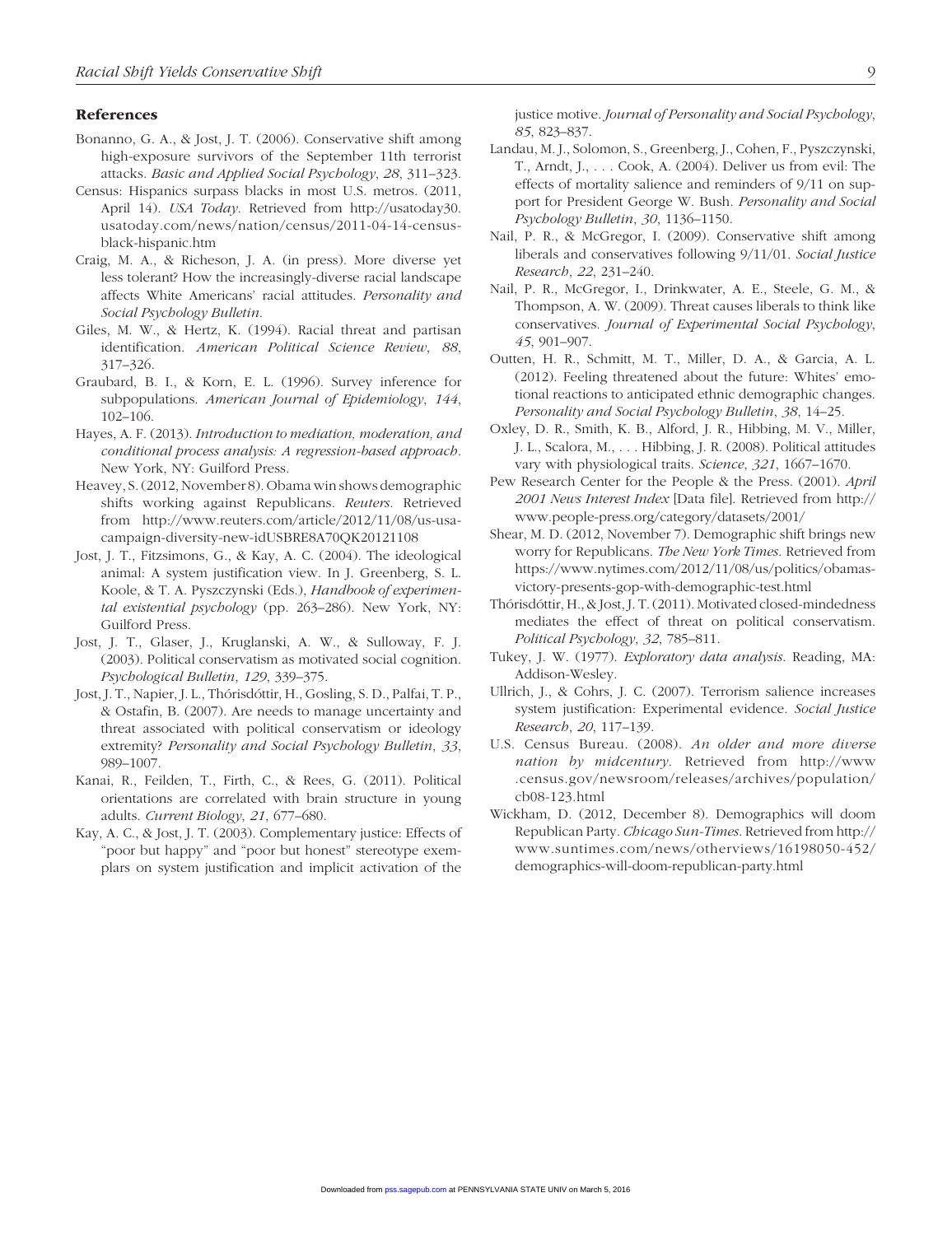

# Corrigendum: On the Precipice of a "Majority-Minority" America: Perceived Status Threat From the Racial Demographic Shift Affects White Americans' Political Ideology

Psychological Science 2015, Vol. 26(6) 950–952 © The Author(s) 2015 Reprints and permissions: sagepub.com/journalsPermissions.nav DOI: 10.1177/0956797615578857 pss.sagepub.com



Craig, M. A., & Richeson, J. A. (2014). On the precipice of a "majority-minority" America: Perceived status threat from the racial demographic shift affects White Americans' political ideology. *Psychological Science, 25*, 1189–1197. (Original DOI: 10.1177/0956797614527113)

It was recently brought to the authors' attention that an issue with the base SPSS package leads the "weight by" command, which was used in the analyses reported in this article, to utilize probability weights improperly (i.e., to treat them as frequency weights; for a more comprehensive description of this issue, see UCLA, Institute for Digital Research and Education, 2015). (We are grateful to political scientist L. J. Zigerell for bringing this issue to our attention.) Misspecifying the weighting variable as frequency weights instead of as probability weights resulted in underestimated standard errors and *p* values in Studies 1 and 2 of this article (Studies 3a and 3b are not affected). The revised and accurate results of these studies are reported here, along with corrected versions of Figure 1, Table 1, and Table 2. Effect sizes remain largely unchanged from those originally reported in the article.

# Corrected Results for Study 1

The first two paragraphs of the Results and Discussion section for Study 1 should read as follows:

To analyze the data for this study, we utilized a software package designed for complex survey data (Stata Version 13.1) to ensure that the weighting variable was treated as a probability weight and that subpopulation analyses were conducted accurately.

Logistic regression analyses that regressed party leaning on condition and participants' demographic characteristics (participants' gender, education level, and linear and quadratic age terms) revealed a marginal effect of condition,  $b = 0.49$ ,  $p = .081$ , odds ratio (OR) = 1.63; as predicted, respondents asked about California's majorityminority racial shift reported leaning somewhat more toward the Republican Party compared with respondents who completed the control survey form. Because the racial shift mentioned was in California, we examined

whether the effect was perhaps stronger in the subsample of respondents living closest to the shift (i.e., in the West Census region;  $n = 49$ ) than in the sample as a whole. As shown in Figure 1, among respondents in the West Census region, respondents' odds of leaning toward the Republican Party were 3 times as large in the racialshift condition as in the control condition,  $b = 1.17$ ,  $p =$  $.063$ , OR = 3.22. Self-reported ideology did not reliably differ by condition,  $p > .250$ .<sup>1</sup>

# Corrected Results for Study 2

The first two paragraphs of the Results and Discussion section for Study 2 should be replaced by the following two subsections, and the final paragraph of that section should be preceded by the subhead Discussion.

# *Weighted results*

To test the effect of the racial-shift information on policy issues, we conducted a series of regressions, regressing



Fig. 1. Results from Study 1: percentage of respondents in the West Census region who leaned Democratic or leaned Republican as a function of condition.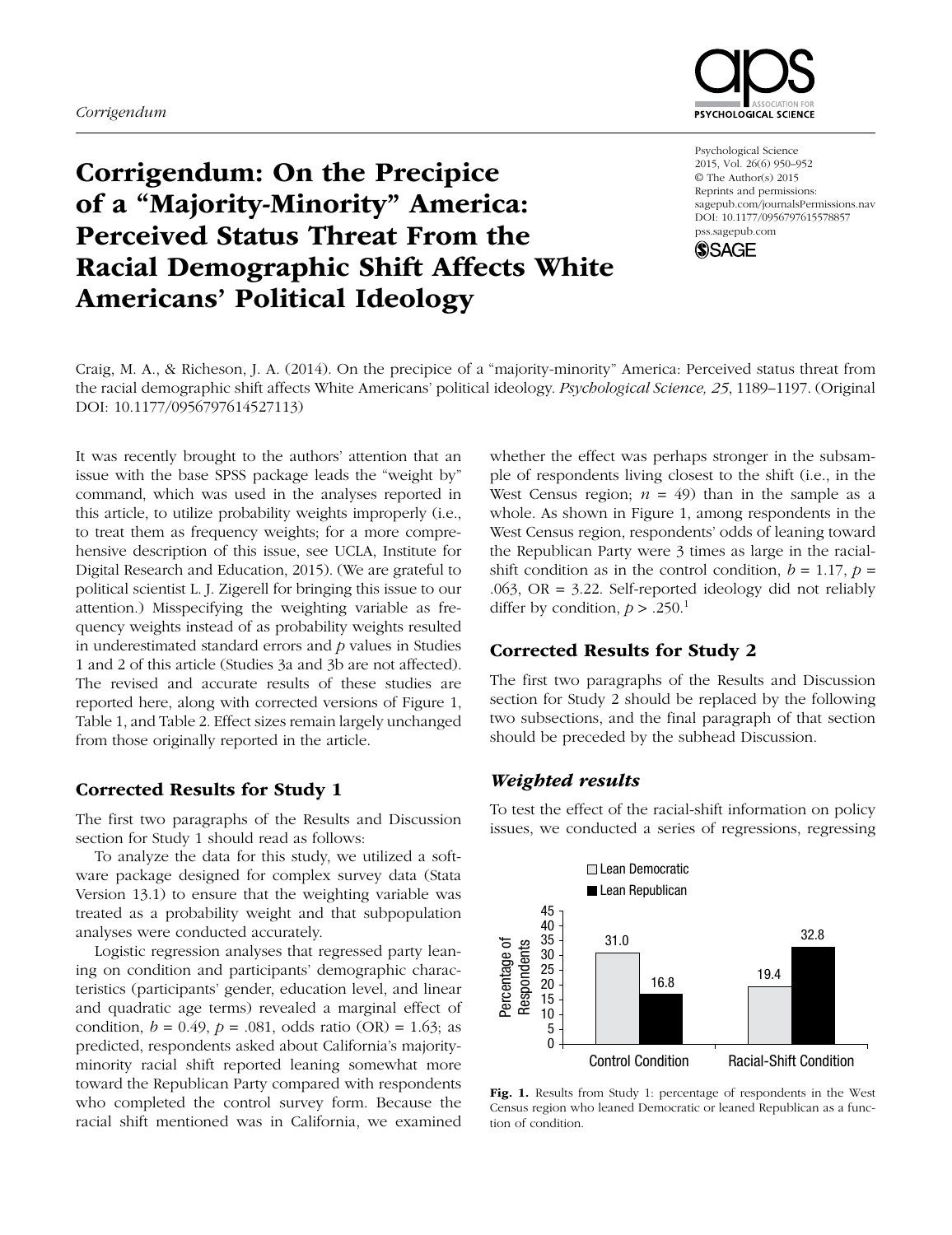Table 1. Results for Political Attitudes in Study 2: Estimated Marginal Means and Standard Errors by Condition

|                                                                                            | Control<br>condition          |                      | Racial-shift<br>condition |                      |
|--------------------------------------------------------------------------------------------|-------------------------------|----------------------|---------------------------|----------------------|
| Measure                                                                                    | $M_{\text{adjusted}}$         | SЕ                   | $M_{\text{adjusted}}$     | SЕ                   |
| Overall policy attitudes<br>Race-related policy attitudes<br>Race-neutral policy attitudes | $-0.07$<br>$-0.07$<br>$-0.08$ | 0.04<br>0.05<br>0.05 | 0.07<br>0.06<br>0.07      | 0.04<br>0.05<br>0.05 |

Note: All items were standardized prior to creating the policy-attitude indices. Means are adjusted for participants' gender, age, and education level. The index of overall policy attitudes included all policy items.

each of the policy indices on experimental condition and participants' demographic characteristics. These analyses were conducted with Stata Version 13.1 and utilized the weighting variable. Results revealed that participants in the racial-shift condition, compared with those in the control condition, expressed more conservative policy positions on the overall policy index,  $b = 0.16$ ,  $p = .011$ ,  $r_{\text{partial}} =$ .14; the race-related policy index,  $b = 0.14$ ,  $p = .052$ ,  $r_{\text{partial}} = .11$ ; and the race-neutral policy index,  $b = 0.20$ ,  $p = .025$ ,  $r_{\text{partial}} = .13$ . The only potential mediator that differed significantly by experimental condition was perceived group-status threat,  $b = 0.47$ ,  $p = .001$ ,  $r_{\text{partial}} = .17$ .

# *Unweighted results*

To be able to test for mediation, we also conducted unweighted analyses. For these analyses, we used SPSS and selected only White participants from the sample; the weighting variable was not utilized.

An analysis of covariance (ANCOVA) predicting overall policy attitudes from experimental condition, controlling for participants' demographics, revealed that participants who read about the racial shift expressed more conservative policy support compared with control participants,  $F(1, 464) = 5.84$ ,  $p = .016$ ,  $\eta_p^2 = .01$ .<sup>4</sup> To test whether this effect was more pronounced for issues directly related to race than for race-neutral issues, we conducted a 2 (political issue: race related, race neutral)  $\times$  2 (condition: control, racial shift) mixed-design ANCOVA, controlling for participants' demographics. Only a main effect of condition emerged,  $F(1, 464)$  = 5.80,  $p = .016$ ,  $\eta_p^2 = .01$  (see Table 1); compared with control participants, participants in the racial-shift condition expressed more support for conservative positions on both race-related issues, *F*(1, 464) = 3.82, *p* = .051,  $\eta_p^2$  = .01, and race-neutral issues,  $F(1, 464)$  = 3.89,  $p = .049, \eta_p^2 = .01^5$ 

We next examined whether the potential mediators varied by experimental condition, controlling for participants' demographics. The only potential mediator that differed significantly by experimental condition was perceived group-status threat, *F*(1, 460) = 15.68, *p* < .001,  $\eta_p^2$  = .03. As predicted, participants in the racial-shift condition perceived more group-status threat  $(M_{\text{adjusted}} = 5.31,$ *SE* = 0.09) than did participants in the control condition  $(M_{\text{adjusted}} = 4.81, \text{ } SE = 0.09)$ . Furthermore, we analyzed whether perceived group-status threat mediated the effects of experimental condition on policy endorsement. We calculated the indirect effect (Hayes, 2013) of experimental condition on the policy indices through groupstatus threat, controlling for demographic covariates (with 5,000 bootstrap samples). As shown in Table 2, results were consistent with our hypothesis: Group-status threat mediated the effects of condition on policy support (i.e., bias-corrected confidence intervals do not include 0).

# Corrections to Endnotes

The following changes are needed in the endnotes:

- Note 1 should be deleted.
- Note 2 should be renumbered as note 1 and should read as follows: Supplementary analyses of data

| Coefficient                   | Overall policy attitudes | Race-related policy attitudes   | Race-neutral policy attitudes |
|-------------------------------|--------------------------|---------------------------------|-------------------------------|
| a                             | $0.495**$ $(0.125)$      | $0.495$ ** $(0.125)$            | $0.495**$ $(0.125)$           |
| b.                            | $0.094**$ $(0.021)$      | $0.122$ <sup>**</sup> $(0.024)$ | $0.053^{\dagger}$ (0.029)     |
| $\mathcal{C}$                 | $0.133*(0.057)$          | $0.125^{\dagger}$ (0.066)       | $0.141^{\dagger}$ (0.077)     |
|                               | 0.086(0.057)             | 0.065(0.065)                    | 0.115(0.078)                  |
| 95% CI of the indirect effect | [0.020, 0.086]           | [0.027, 0.106]                  | [0.0003, 0.068]               |

Table 2. Mediation Results From Study 2: Path Coefficients and Bias-Corrected Confidence Intervals (CIs)

Note: Experimental condition was coded as 1 (racial-shift condition) or 0 (control condition). All models included participants' gender, age, and education level as covariates. Path coefficients are as follows: *a* denotes the effect of experimental condition on perceived group-status threat; *b* denotes the effect of perceived group-status threat on the dependent variable; *c*′ denotes the direct effect of experimental condition on the dependent variable; and *c* denotes the total effect of experimental condition on the dependent variable. Standard errors are in parentheses.  $\phi$  < .10.  $\phi$  < .05. \*\**p* < .001.